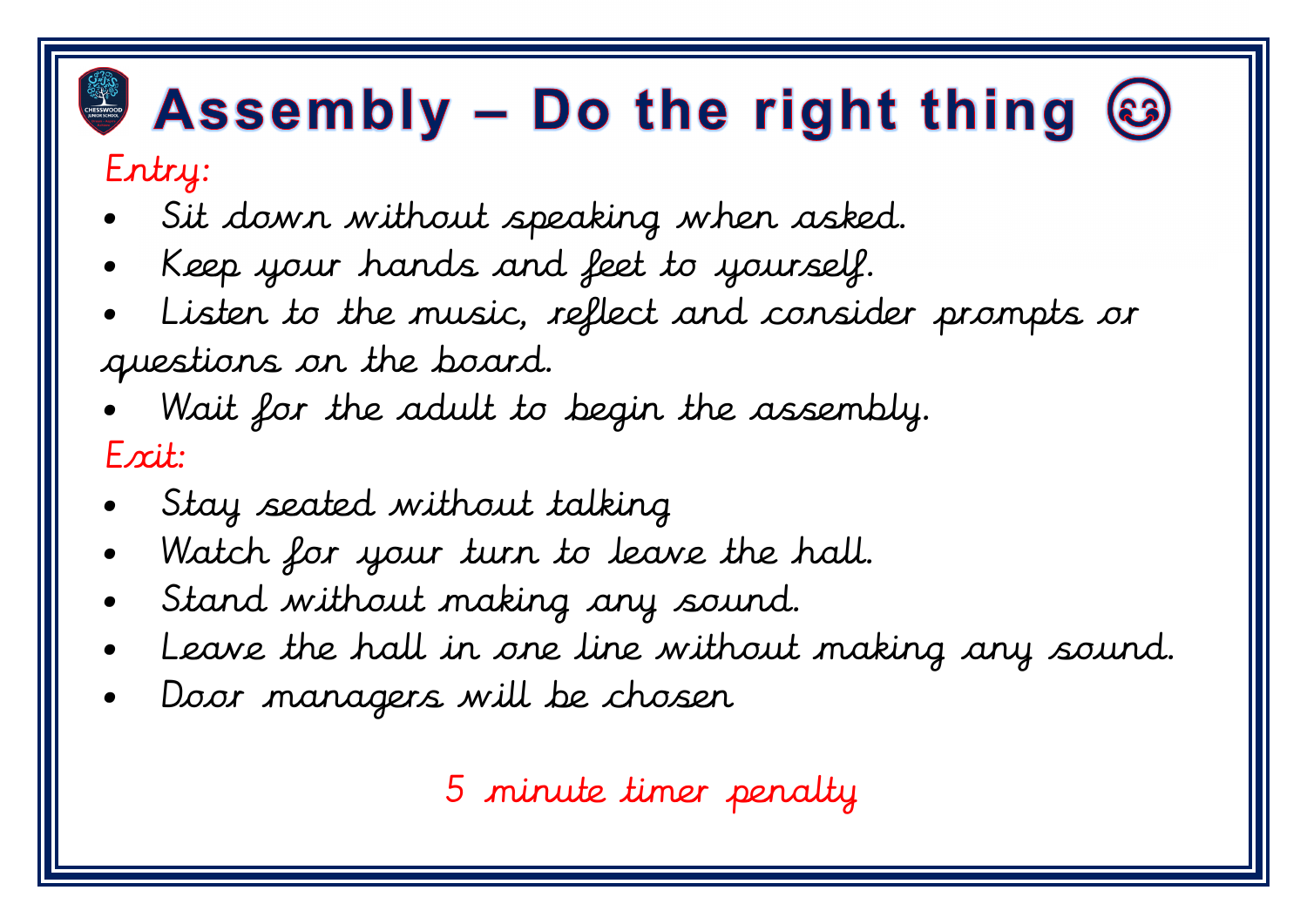## **A Community Code - FOR ALL** Be the best we can be, at all times Respect the rights of others and take our responsibilities seriously Innovate - we are creative, ask questions, investigate new ideas Go "the extra mile" in everything we do Hold high expectations of ourselves and others Turn up, turn up on time, turn up ready for action

Seize the opportunities we have and make the